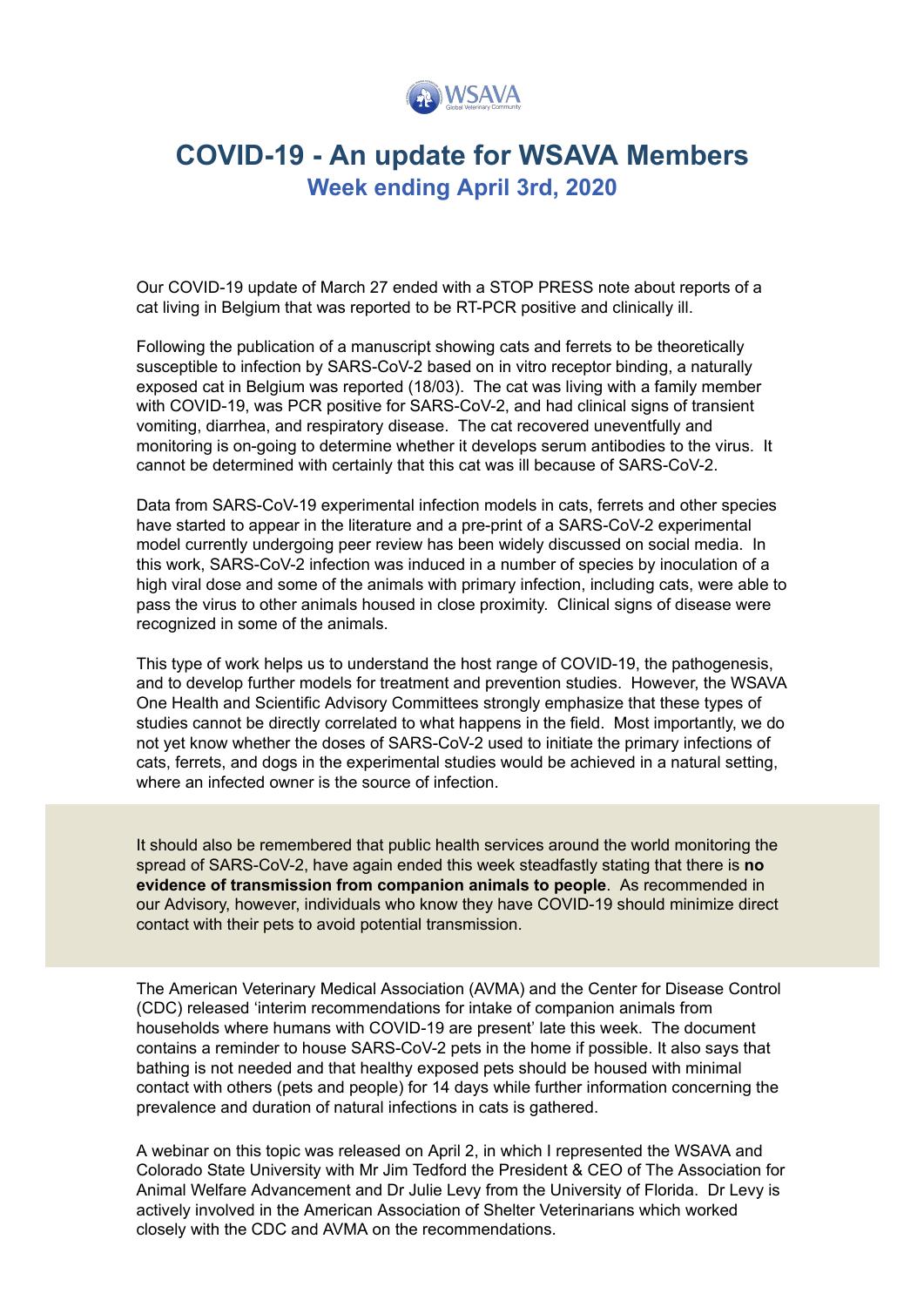

In the United States, more of our regulatory agencies are announcing relaxation of telemedicine restrictions to aid veterinarians in helping companion animals while maintain social distancing for more routine cases. The announcement for Colorado veterinarians came just yesterday. We hope that other states and countries will follow suit.



These were the key developments this week so I'd like to end by reminding you that, if you haven't checked it for a few days, please re-visit the [WSAVA's COVID-19 resource hub](https://wsava.org/news/highlighted-news/the-new-coronavirus-and-companion-animals-advice-for-wsava-members/?utm_source=hs_email&utm_medium=email&_hsenc=p2ANqtz-9cYeswWW8V2L3h5ZpJuFx6TFwLyjRgulWwY5vbpmDHyicBjW5FiA1JyN4yXTO7x2U3hijL) as we have added content in new languages this week. With this in mind, I should of course thank our hard-working Translation Committee for its magnificent work to translate content, sometimes overnight, to make it as accessible to as many of our members as possible.

We thank you too for all you are doing to continue to care for your patients and reassure their owners. Please keep yourselves and your families safe in these difficult times.

*Michael R. Lappin, DVM, PhD, DACVIM (Internal Medicine) The Kenneth W. Smith Professor in Small Animal Clinical Medicine, Colorado State University Chairman, WSAVA One Health Committee*

**[Visit the WSAVA COVID-19 resource hub here](http://bit.ly/wsava-covid19?utm_source=hs_email&utm_medium=email&_hsenc=p2ANqtz-9cYeswWW8V2L3h5ZpJuFx6TFwLyjRgulWwY5vbpmDHyicBjW5FiA1JyN4yXTO7x2U3hijL)**

On behalf of the WSAVA Secretariat,

Rebecca George *PR Consultant*

**World Small Animal Veterinary Association e: rebecca.george@wsava.org**